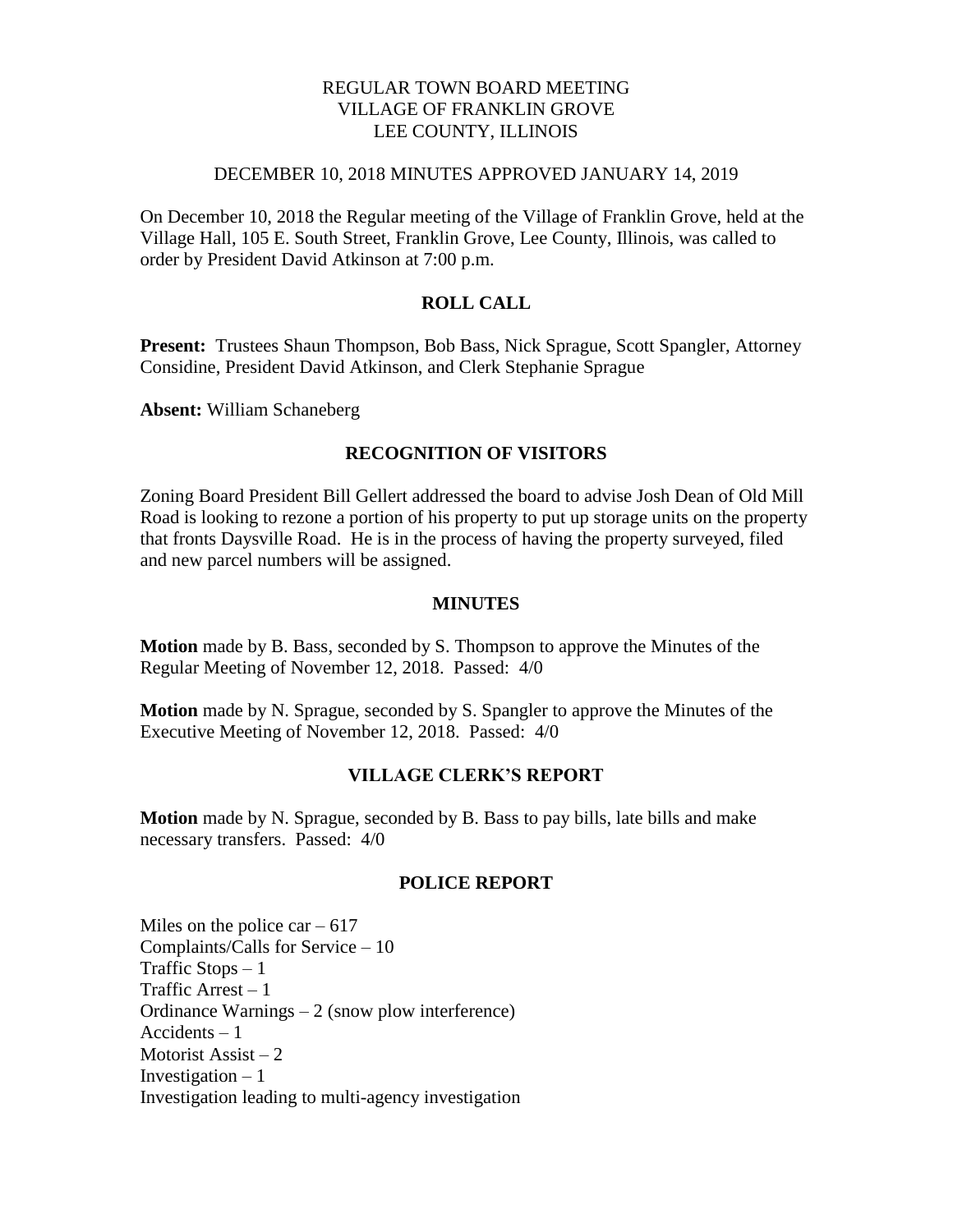# **LEGAL ISSUES (Attorney Considine)**

Nothing new to report, still have not been able to locate Mr. Suski to serve papers. They have gone through a private processor and still have not had any luck locating Mr. Suski to serve him. A judgement has been recorded so if any properties sell, our lein is protected that way.

# C**OMMITTEE REPORTS**

# **STREETS & ALLEYS**

(N. Sprague Chairman)

Trustee Sprague advised the revised street sweeper agreement has been complete for everyone to review.

### **WATER & SEWER**

Ron Miller advised the board there was a bad sample on well 2, it has been rechecked and they will be running the well once a week. There were a few minor problems with the Streets and Alleys truck that have been repaired. Ron advised the furnace at the wellhouse is running constantly and needs to be replaced. Willy has the estimates for a new furnace.

Estimate for lights for the monument is \$434.96.

**Motion** made by N. Sprague, seconded by B. Bass to approve the estimate for monument lights for \$434.96.

### **COMMUNITY DEVELOPMENT**

(B. Bass Chairman)

None

# **FINANCE AND INSURANCE COMMITTEE**

(S. Thompson Chairman)

Trustee Thompson shared pics of the finished water tower and thank you card from National Wash Authority.

*\*Note Trustee William Schaneberg arrived at 7:13pm.*

### **PROPERTIES**

(W. Schaneberg Chairman)

**Motion** made by W. Schaneberg, seconded by S. Thompson to approve the street sweeper agreement with Ashton. Passed: 5/0

Trustee Schaneberg advised he had bids for the wellhouse furnace. Drew's bid was \$1,700, Miller Heating & Cooling was \$1,350. Will be put on the next agenda to vote on.